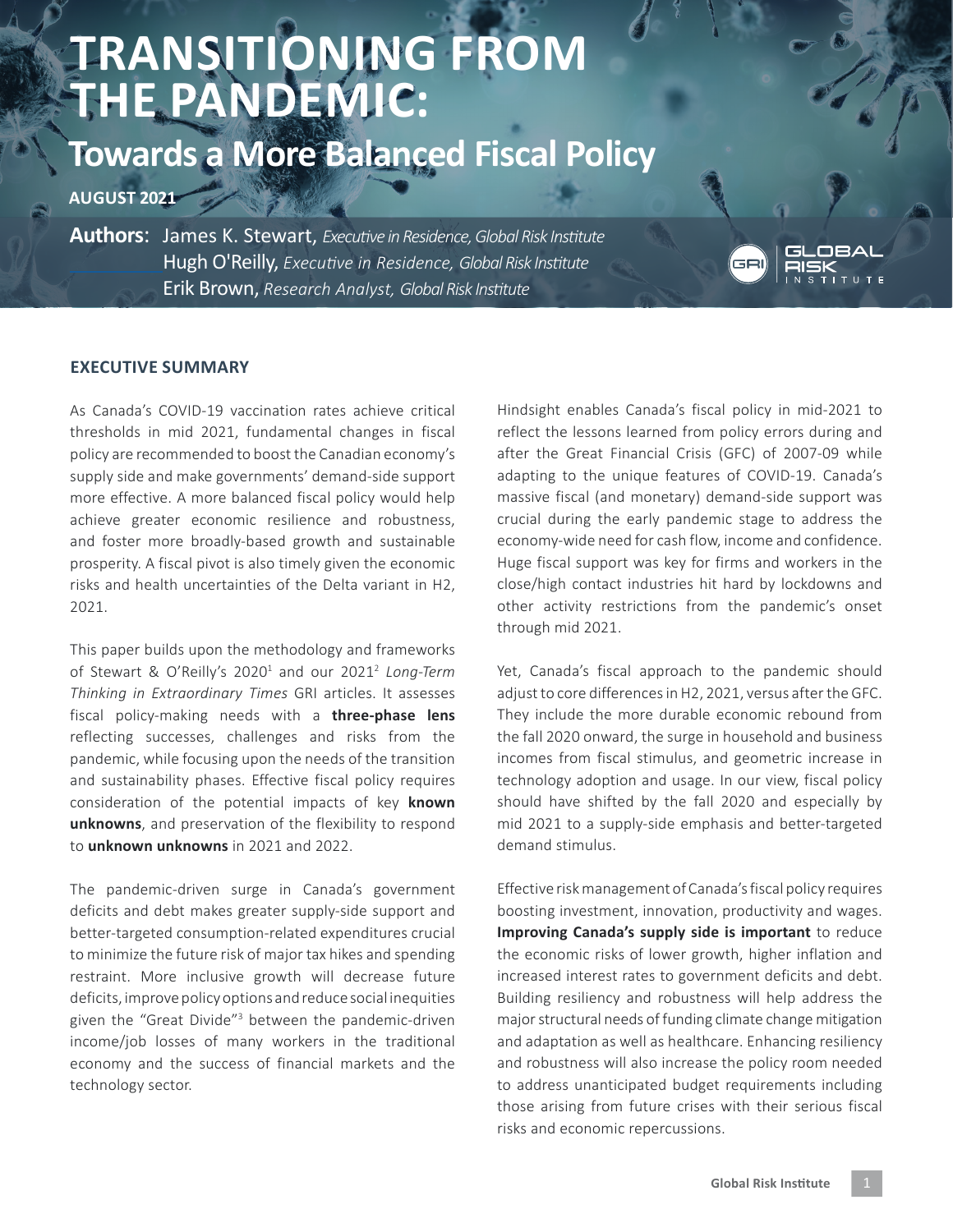

While the Delta variant poses major risks and uncertainties in H2, 2021, forward-looking policy should begin with addressing the challenges in the transition phase from the pandemic. These start with an effective exit strategy from emergency programs, and implementing more targeted demand support. Better fiscal balance involves addressing a broad range of supply-side policy areas to raise Canada's economic growth and productivity. Each of these supplyside areas is important on their own. They are also interdependent in their effects. Better policies and more support for business investment, infrastructure, reskilling and retraining should be core fiscal priorities. Investmentsupporting policies include fostering capital spending on intangibles as well as plant, machinery and equipment to boost worker productivity and wages. Increased government investments in better digital networks and improved policies to address data and innovation opportunities are recommended, as are greater outlays on transportation, utilities and water grids.

Achieving stronger GDP growth and rising productivity will drive better wage growth and higher standards of living. Better supply-side policies would support increased robustness through a more durable expansion and increased social inclusiveness, and boost resilience with a greater capacity to absorb the next shock.

A strong commitment to a medium and long-term fiscal anchor is also important. Economies are complex, adaptive systems, and sound fiscal policy includes reflecting the limits to forecasting accuracy. Prudent fiscal policy for Canada would include flexibility and buffers given the potential risks of known unknowns (inflation and interest rates) and the inevitable occurrence of unknown unknowns.

*<sup>©</sup> 2021 Global Risk Institute in Financial Services (GRI). This "Transitioning from the Pandemic: Towards a More Balanced Fiscal Policy" is a publication of GRI and is available at* www.globalriskinstitute.org. *Permission is hereby granted to reprint the "Transitioning from the Pandemic: Towards a More Balanced Fiscal Policy" on the following conditions: the content is not altered or edited in any way and proper attribution of the author(s) and GRI is displayed in any reproduction. All other rights reserved.*